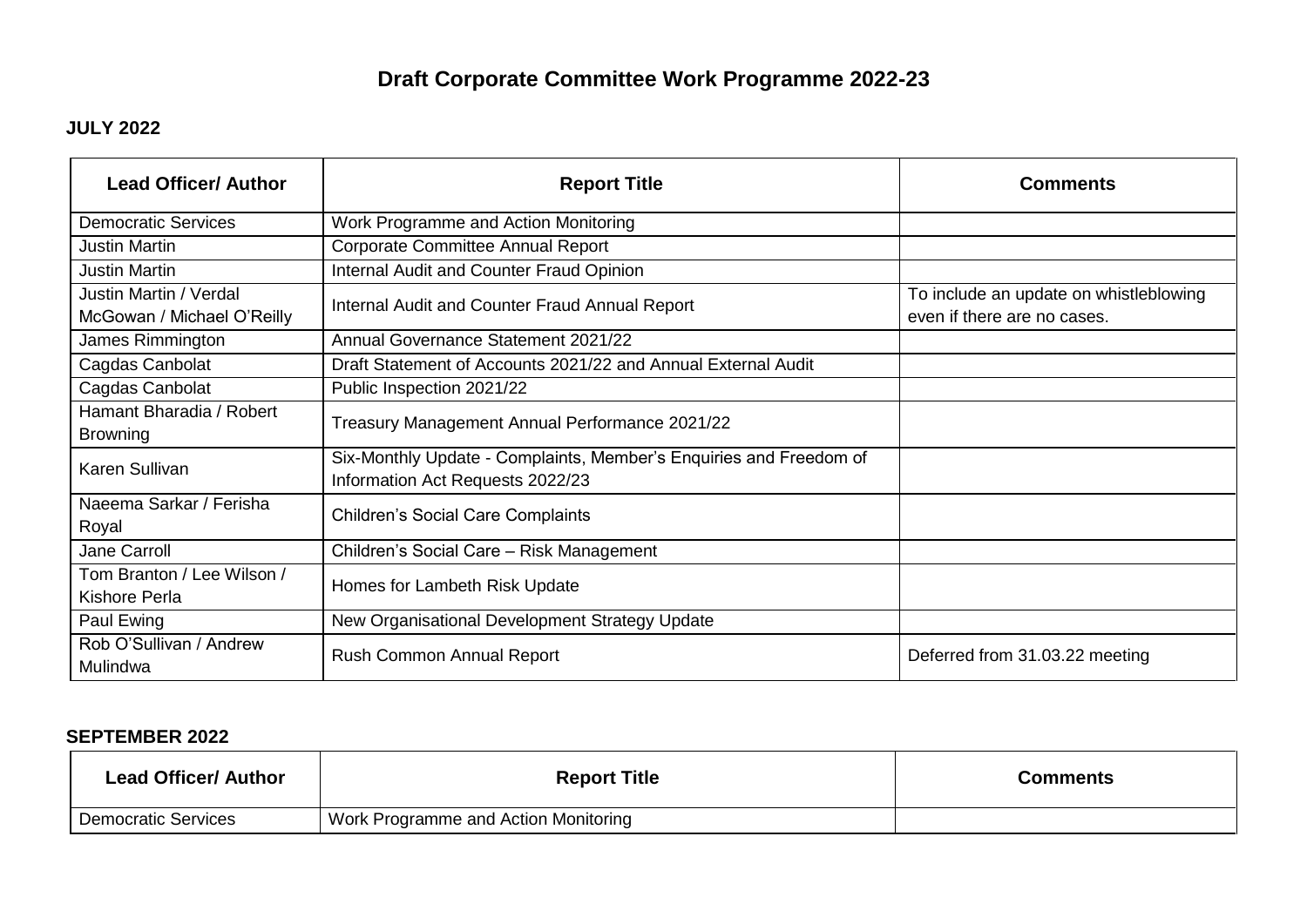| James Rimmington              | Risk Management Strategy and Policy 2020-23                       |
|-------------------------------|-------------------------------------------------------------------|
| James Rimmington              | Corporate and Strategic Risk Update Q2 2022/23                    |
| Cagdas Canbolat               | Statement of Accounts 2022/23 and Annual External Audit Update    |
| Cagdas Canbolat               | Lambeth Compliance with the CIPFA Financial Management Code       |
| Paul Rock / Michael O'Reilly  | Internal Audit and Counter Fraud Progress                         |
| Richard Outram / Fiona        | <b>Adult Safeguarding Annual Report</b>                           |
| Connolly / Anu Singh          |                                                                   |
| <b>Richard Outram / Fiona</b> | Adult Social Care - Complaints                                    |
| Connolly                      |                                                                   |
| Paul Ewing                    | Annual Workforce metrics report for 2022/23 and Annual Equalities |
|                               | <b>Report for 2022/22</b>                                         |
| Jean-Marc Moocarme            | <b>RIPA Policy</b>                                                |
| Zoe Bloomfield / Matt Ginn    | <b>Risk Update on UK GDPR</b>                                     |

#### **NOVEMBER 2022**

| <b>Lead Officer/ Author</b>                      | <b>Report Title</b>                                                                                    | <b>Comments</b> |
|--------------------------------------------------|--------------------------------------------------------------------------------------------------------|-----------------|
| <b>Democratic Services</b>                       | Work Programme and Action Monitoring                                                                   |                 |
| Cagdas Canbolat                                  | <b>Mazars External Audit report</b>                                                                    |                 |
| Hamant Bharadia / Robert<br><b>Browning</b>      | Mid-Year Treasury Management Performance Update                                                        |                 |
| Paul Rock / Verdal McGowan<br>/ Michael O'Reilly | Internal Audit and Counter Fraud Progress                                                              |                 |
| Michael O'Reilly                                 | Counter Fraud Policies for 2022/23 (1)                                                                 |                 |
| Karen Sullivan                                   | Six-Monthly Update - Complaints, Member's Enquiries and Freedom of<br>Information Act Requests 2022/23 |                 |
| Tom Branton/ Lee Wilson<br><b>Kishore Perla</b>  | Homes for Lambeth Risk Update                                                                          |                 |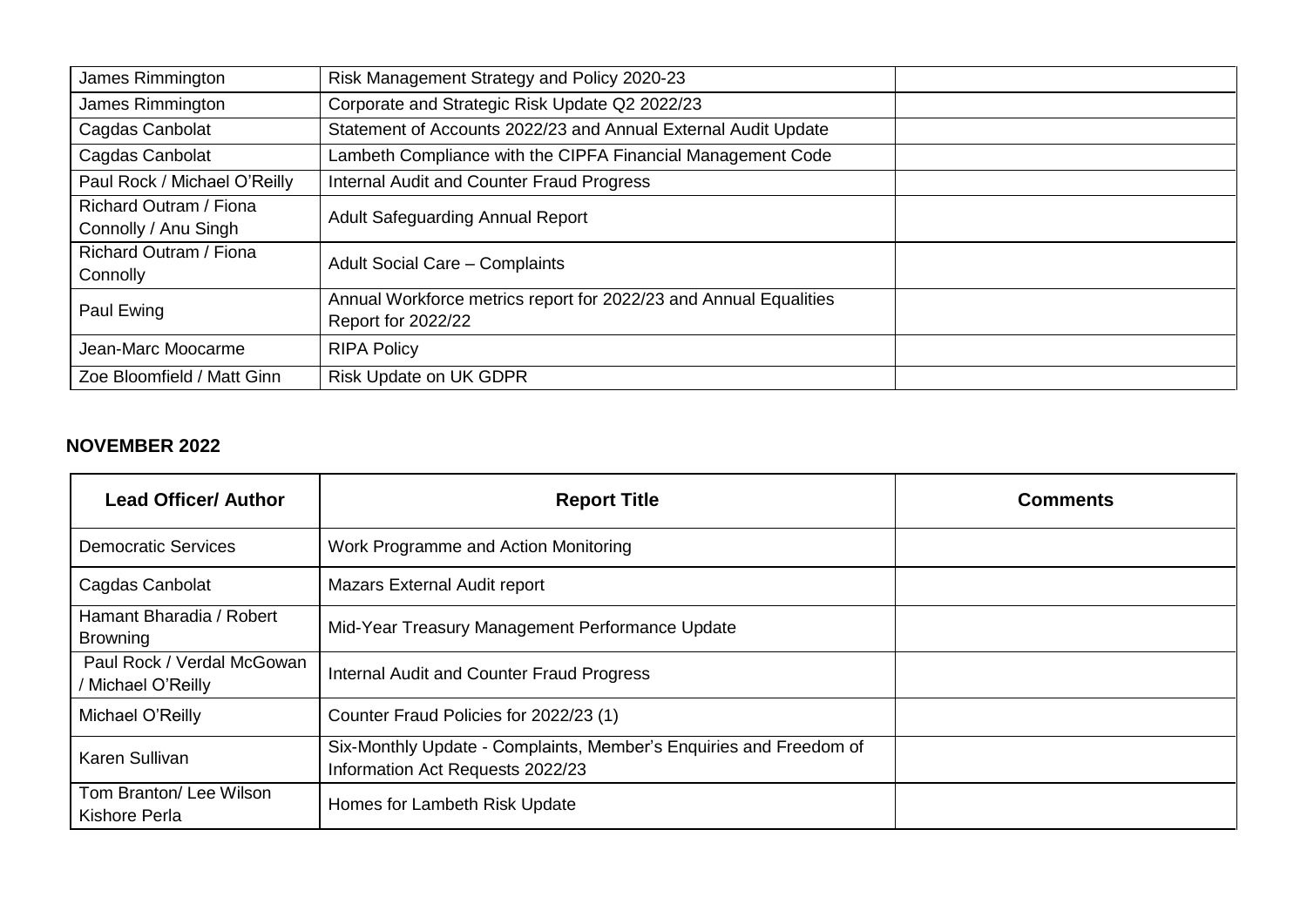| .<br>. Euesden<br>1 im<br>Fairhurst<br><b>Neil</b> | (Central Hill<br>− 1∩<br>THE.<br>, with<br>Administration<br>i of funds held in<br>connection<br>trust |  |
|----------------------------------------------------|--------------------------------------------------------------------------------------------------------|--|
| David<br>ˈhomas                                    | ∠state)                                                                                                |  |

## **JANUARY 2023**

| <b>Lead Officer/ Author</b>                      | <b>Report Title</b>                                                                | <b>Comments</b>                                                                                                                                                                                    |
|--------------------------------------------------|------------------------------------------------------------------------------------|----------------------------------------------------------------------------------------------------------------------------------------------------------------------------------------------------|
| <b>Democratic Services</b>                       | Work Programme and Action Monitoring                                               |                                                                                                                                                                                                    |
| Amaris Wong                                      | Calculations of Council Tax Base and National Non-Domestic Rates<br>Return 2022/23 |                                                                                                                                                                                                    |
| Paul Rock                                        | Internal Audit and Counter Fraud Strategy and Charter for 2023/24                  |                                                                                                                                                                                                    |
| Paul Rock / Verdal McGowan /<br>Michael O'Reilly | Internal Audit and Counter Fraud Progress                                          | To include an update on whistleblowing<br>even if there are no cases.                                                                                                                              |
| Michael O'Reilly                                 | Counter Fraud Policies for 2022/23 (2)                                             |                                                                                                                                                                                                    |
| Paul Ewing                                       | Pay Policy Statement                                                               |                                                                                                                                                                                                    |
| Paul Ewing                                       | Six-month Workforce metric update report                                           |                                                                                                                                                                                                    |
| Paul Ewing                                       | <b>Organisational Development Strategy Update</b>                                  |                                                                                                                                                                                                    |
| Mark Pearson                                     | <b>Annual Procurement Update</b>                                                   | As requested in the 27.01.22 meeting,<br>lessons learned on the responsible<br>procurement process and how the process<br>would be strengthened to exclude<br>companies earlier on in the process. |
| Jean-Marc Moocarme                               | <b>RIPA Policy Amendment</b>                                                       |                                                                                                                                                                                                    |

# **MARCH 2023**

| <b>Lead Officer/ Author</b> | <b>Report Title</b>                  | Comments |
|-----------------------------|--------------------------------------|----------|
| <b>Democratic Services</b>  | Work Programme and Action Monitoring |          |